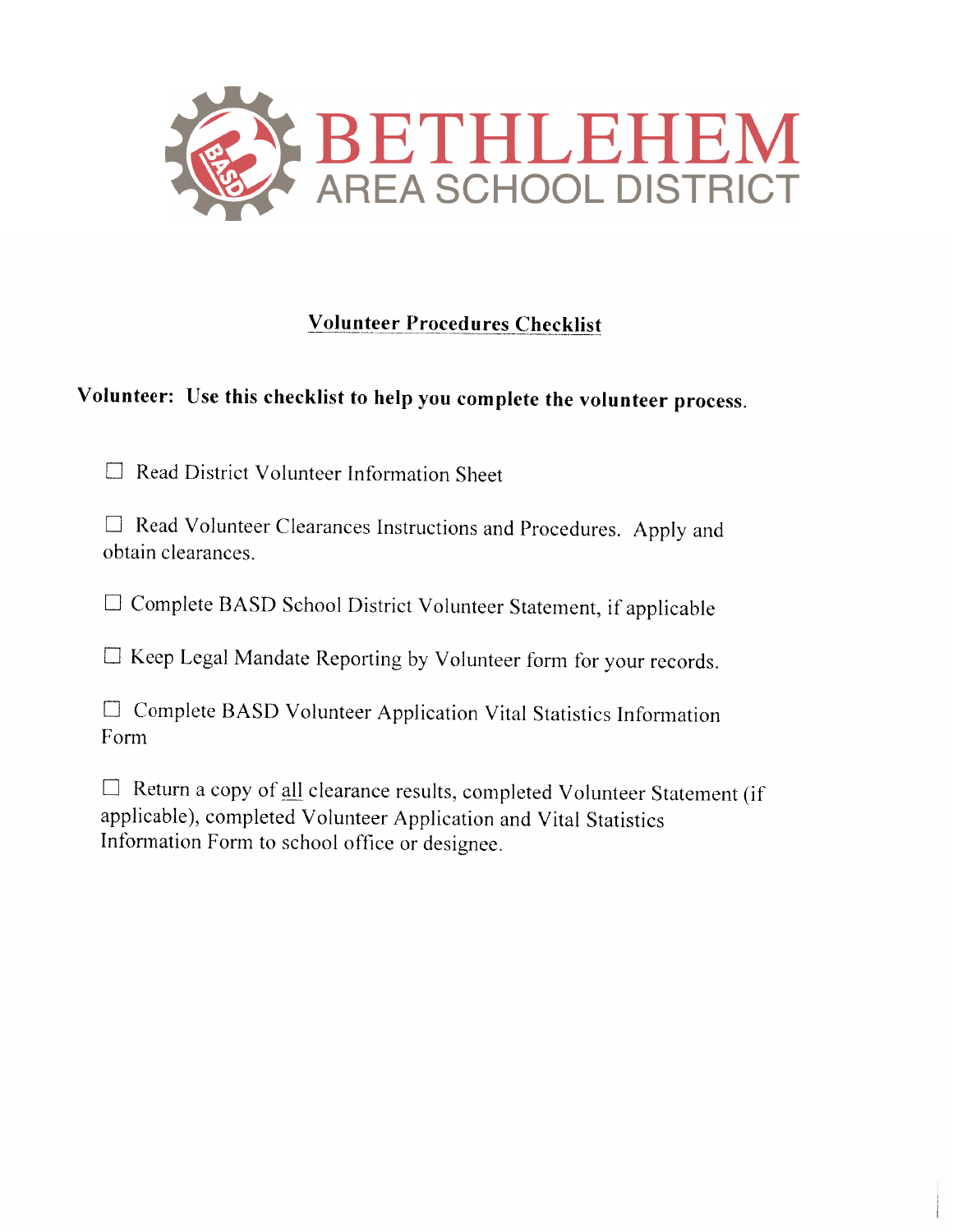## **Bethlehem Area School District Bethlehem, Pennsylvania**

## **District Volunteer Information Sheet**

**Bethlehem Area School District (the "District")** recognizes and appreciates the tireless efforts of the many dedicated volunteers and school helpers ("Volunteers") who selflessly work for the betterment of the District and the benefit of the students it serves. The District welcomes and encourages Volunteers in its schools and classrooms. Nonetheless, necessary precautions must be undertaken by District administrators to keep students and staff members safe. The following sets forth the District requirements and procedures regarding District Volunteers.

## **(1) Volunteer Application Vital Statistics Information Form**

Each Volunteer must complete the attached Volunteer Application Vital Statistics Information form and submit the completed form, with the required background clearances, to the relevant building principal.

## **(2) General**

Volunteer Defined. For purposes of this memorandum, a District Volunteer is defined as any nonstudent individual who, through the course of their volunteer position, is either responsible for the welfare of a child or has direct contact with children. The definition of direct contact with children is the care, supervision, guidance or control of children or routine interaction with children. The definition of "Volunteer" includes *but is not limited to* school helpers, chaperones of field trips (whether day or overnight), trips taken by athletic teams, school bands, and overnight world language trips.

## Oversight by Building Principal.

No person may volunteer at the District without the provision of all necessary documentation regarding legally required clearances. Volunteers must schedule all volunteer services through the relevant building principal and/or through his or her designee. The school office shall maintain a list and file of all current volunteers which shall include: Vital Statistics Information Form, clearance certificate(s), photo ID and negative tuberculin skin test results/statement.

## **(3) Volunteer Rules**

a) Volunteers are required to follow all applicable Board policies, including those prohibiting smoking, alcohol consumption, inappropriate language, etc. Failure to do so may result in a prohibition from future volunteer service. Board policies are available at

http://members.psba.org/districts\_policies/b/53/index.asp. b) Volunteers must be eighteen (18) years of age or older or must be accompanied by a responsible adult. The building principal will verify the identity of any person desiring to serve as a Volunteer. This verification process shall include, but may not be limited to, the individual presenting a valid

- Pennsylvania driver's license or other valid photo identification. c) Volunteers must have their own transportation and may not utilize school-sponsored transportation unless the Volunteer is specifically designated to serve as a school bus chaperone.
- d) Volunteers are prohibited from bringing children not formally enrolled in the District onto District property when providing volunteer/assistance services.
- e) Volunteers are required to adhere to all applicable laws and regulations, including ensuring appropriate accommodation of students with disabilities as per specific directive by the relevant building principal.
- f) In the event that a Volunteer does not feel comfortable with an assigned duty, it is the responsibility of the Volunteer to notify the relevant building principal as soon as possible so that the Volunteer may be reassigned.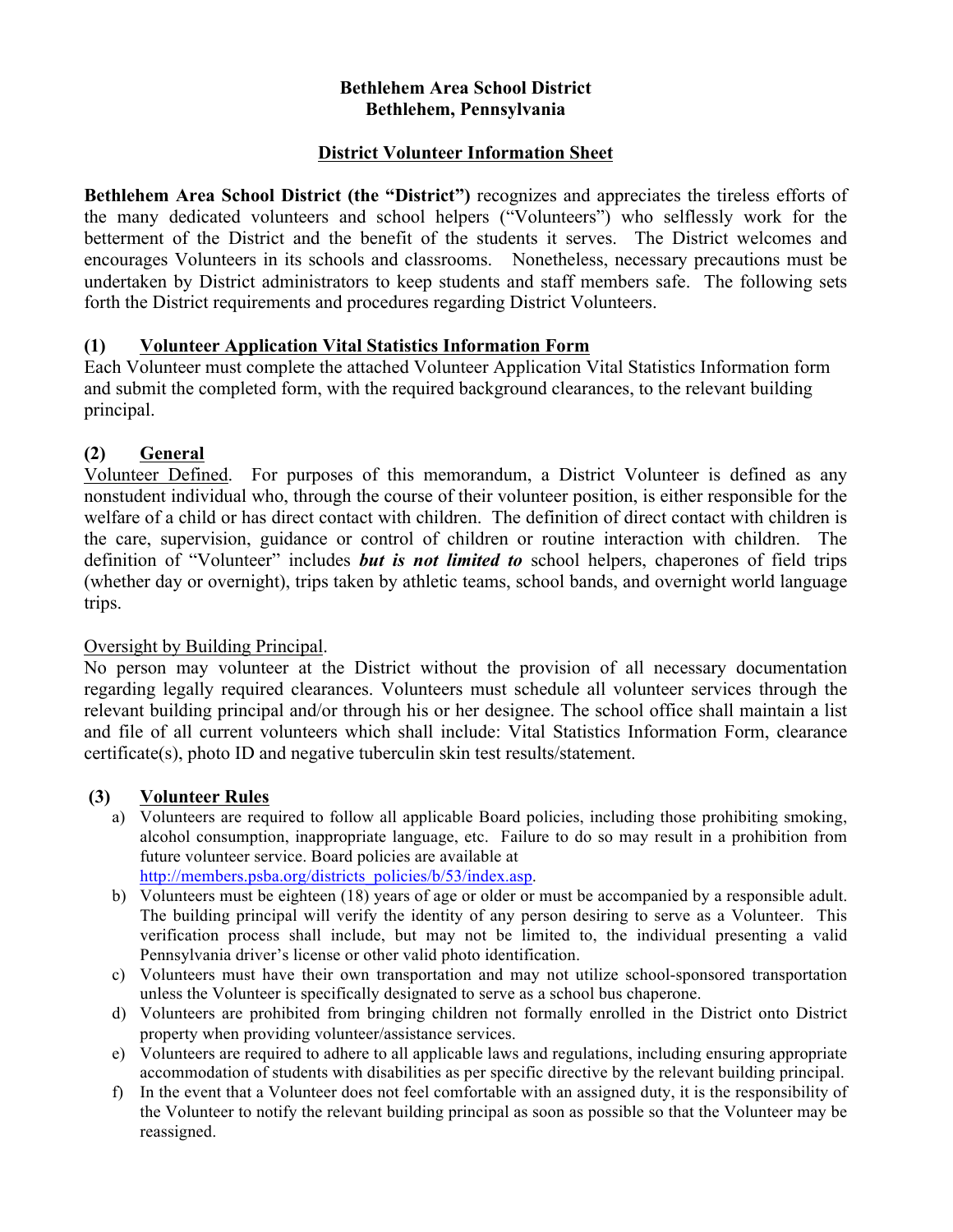- g) Volunteers serving during the school day may not be disruptive of the educational process.
- h) The District reserves the right to prohibit a Volunteer from working with students or at schoolsponsored events where there is reason to suspect that the Volunteer may pose a risk of harm to the students or themselves or for other legitimate reason.
- i) The District is able and willing to accommodate Volunteers with disabilities and/or special needs. Volunteers requiring accommodations should contact the relevant building principal.
- j) The District's selection and/or designation of Volunteers shall not be discriminatory based upon gender, color, race, creed, nationality, religion, sexual preference, or disability.

## **(4) Clearances**

All Volunteers are required by law to have all necessary clearances as outlined in the **Volunteer Clearances-Instructions and Procedures** included with this packet.

#### **(5) Megan's Law**

In order to clear a volunteer as not being a registered sex offender, a volunteer's name will be processed through Pennsylvania State Megan's Law website.

## **(6) Tuberculin Testing**

For public health reasons, the law prohibits any individual with any form of tuberculosis in a transmissible stage from working in schools with students. TB testing is required for volunteers who spend more than (10) hours per week in direct contact with students. It is not required yearly. Once completed, the TB test is valid for as long as the person continues to volunteer – whether at the same or a different school and from one school year to the next. All Volunteers must submit either proof of a negative tuberculin skin test **or** a statement from a medical provider that the person is free of or considered low-risk for communicable tuberculosis. Tuberculosis screenings may be administered without cost to the Volunteer by any of the District's certified school nurses. Personnel in the school's office can notify you who to contact for the testing.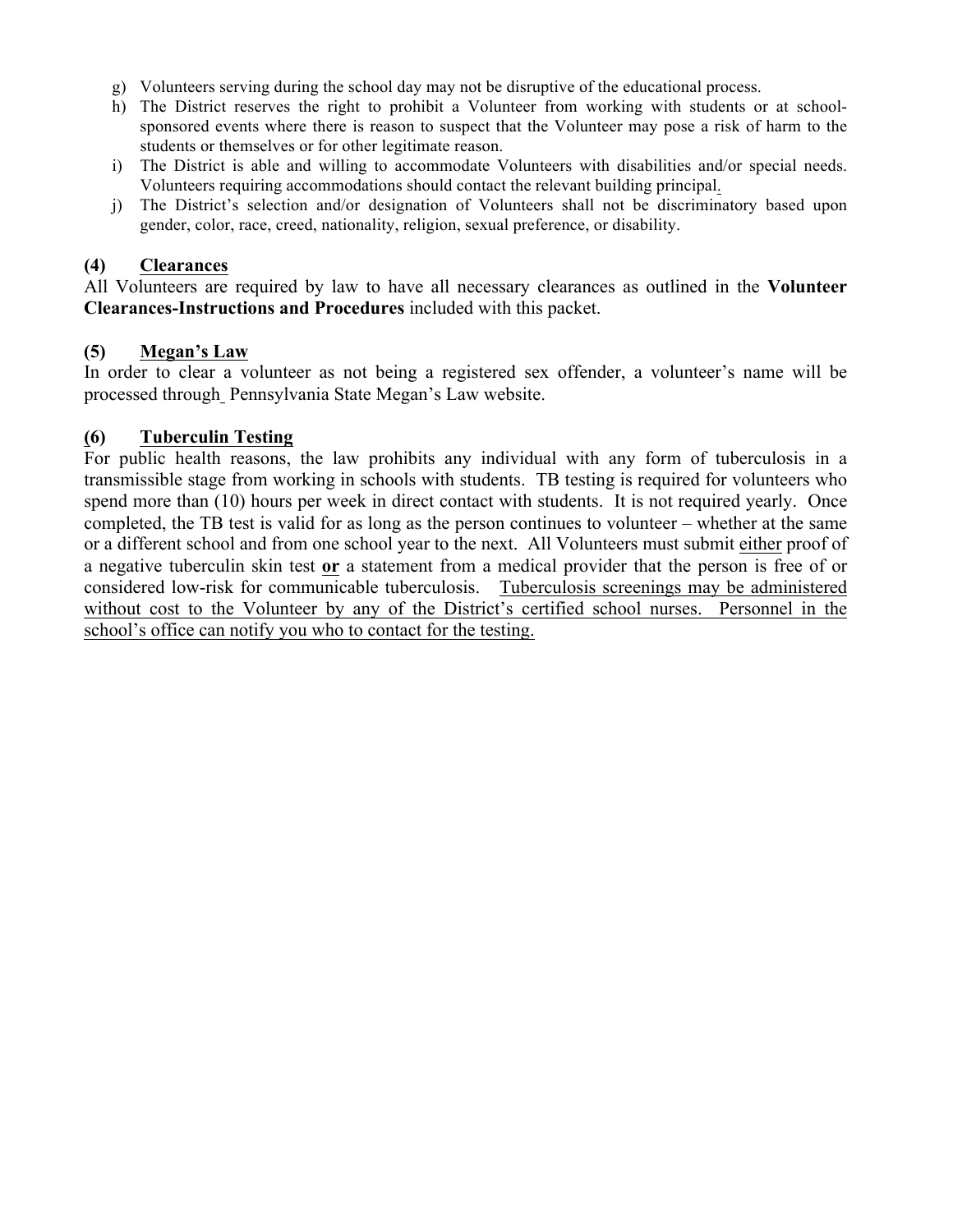## **BETHLEHEM AREA SCHOOL DISTRICT Volunteer Background Check (Clearances) – Instructions and Procedures (Effective 7/25/15)**

**Governor Wolf recently signed Act 153 of 2015 into law, which created changes for Volunteer background checks (clearances).** 

## **What has changed?**

- **Renewal of clearances is now required every 5 years.**
- **There is no cost for PA Criminal and PA Child Abuse clearances.**

All school volunteers who, through the course of their volunteer position, are responsible for the welfare of a child or have direct contact with children, are required to obtain and renew the following background checks:

- Pennsylvania Criminal Background Check
- Pennsylvania Child Abuse Clearance
- FBI Criminal Background Check if the volunteer *has not* lived inside the Commonwealth of Pennsylvania within the past ten (10) years.
- A Volunteer is exempt from the FBI Criminal Background Check if the volunteer meets the following requirements:
	- 1. The prospective volunteer has been a Pennsylvania resident for the past ten (10) years; and
	- *2.* The prospective volunteer affirms, in writing, that he/she is not disqualified from service under the Pennsylvania Child Protective Services Law and/or has not been convicted of an offense similar in nature to the crimes listed under the Pennsylvania Child Protective Services Law. *This is done by completing the Bethlehem Area School District Volunteer Statement attached.*

## **When do volunteers need to have their clearances?**

All volunteers must have their clearances before starting any volunteer activity.

## **How often must I renew my clearances?**

It is the responsibility of the volunteer to get their clearances renewed every 5 years. Volunteers are responsible for keeping track of when it is time to reapply for renewal of their clearances.

## **What is the cost of clearances?**

- PA State Police Clearance: FREE\*
- PA Child Abuse Clearance: FREE\*
- FBI Fingerprint Clearance: \$28.75

\* The website for these clearances should indicate "free" when you apply as a volunteer. The "Free" clearances are for volunteer positions only and cannot be used for employment purposes.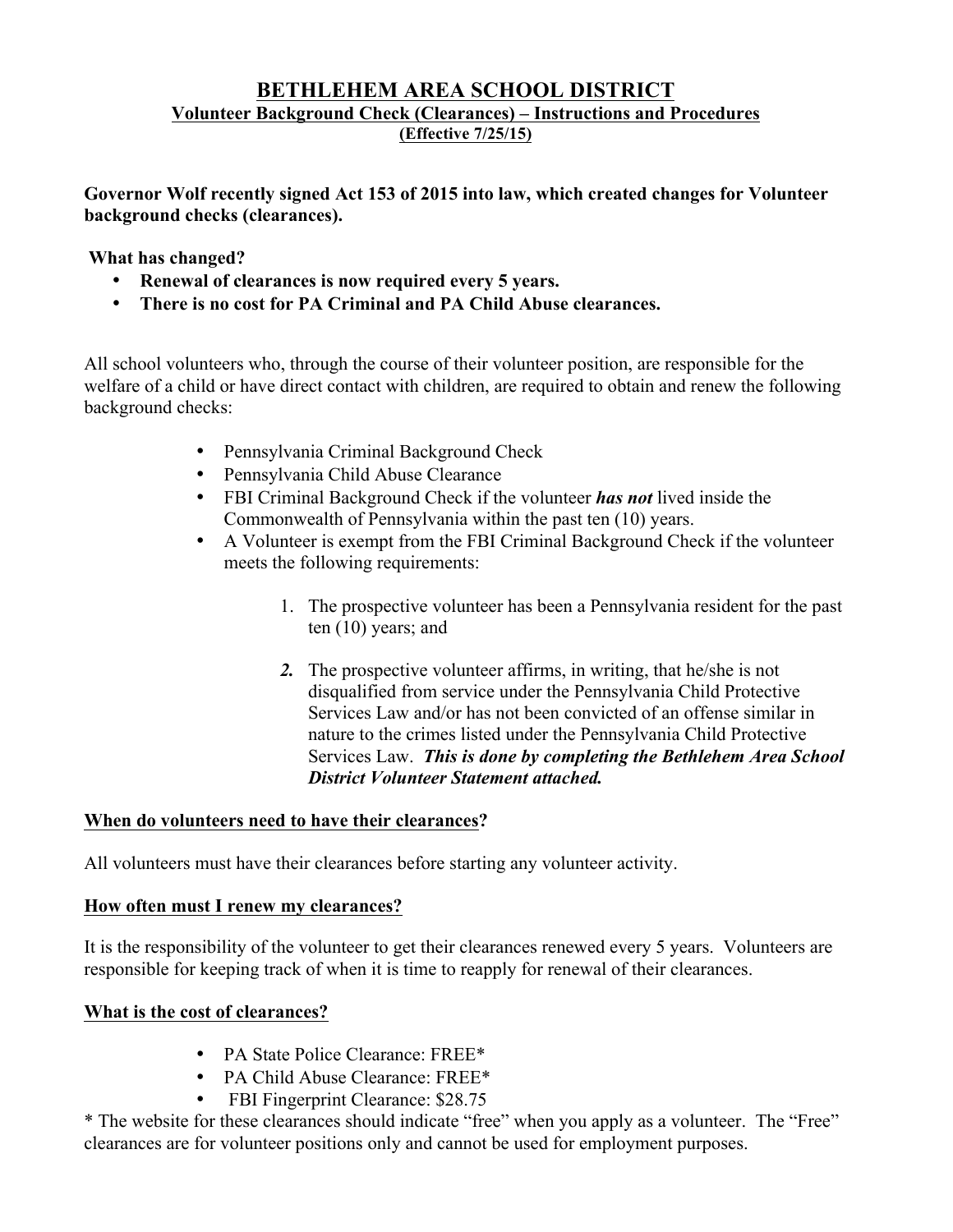## **Who pays for the cost of the FBI Fingerprint clearance?**

Each volunteer is responsible for paying the cost if the FBI clearance is needed.

## **How does a volunteer apply for clearances?**

All clearances can be applied and paid for electronically. The FBI clearance also requires a fingerprint submission. Website addresses for background clearances:

PA State Police Clearance: https://epatch.state.pa.us/Home.jsp PA Child Abuse Clearance: https://www.compass.state.pa.us/cwis/public/home FBI Fingerprints Clearance: https://www.pa.cogentid.com/index\_pdeNew.htm

## *Helpful Tips:*

- *When completing the clearance applications, the process may indicate a social security number is optional. If you choose not to provide a social security number, please be aware it will take longer for your results to be completed.*
- *For the PA Child Abuse Clearance, you will be asked for a Keystone ID#. The Keystone ID is a number you must create. It must be 6-10 characters in length and must include one (1) capital and one (1) number*
- *Step-by-Step on-line application instructions are included in this packet for PA Child Abuse and PA State Criminal Checks.*

## **How Does A Volunteer Receive the Clearance Results?**

PA State Police Clearance: After completing the on-line application, the results are ready almost immediately, and you will be able to print them out. If they are not ready, visit the site daily to check for your results in order to print them out.

(Note: You will not receive the results through regular mail unless you have applied through a paper process.)

PA Child Abuse Clearance: After completing the on-line application, you will receive an email indicating your results are ready. Log-in using the same password you created when applying. You will be able to access and printout the results.

(Note: You will only receive the results through regular mail if you request the results to be mailed to you or you apply through a paper process.)

FBI Fingerprint Clearance, if needed: After you are fingerprinted at the UPS store, you will be asked if you want to pay \$1.00 for a receipt confirming you were fingerprinted. You want to get the receipt because it has a number on it that allows Human Resources to access and print out the results. Only Human Resources can access the official results of the FBI Fingerprint Clearance. Each school will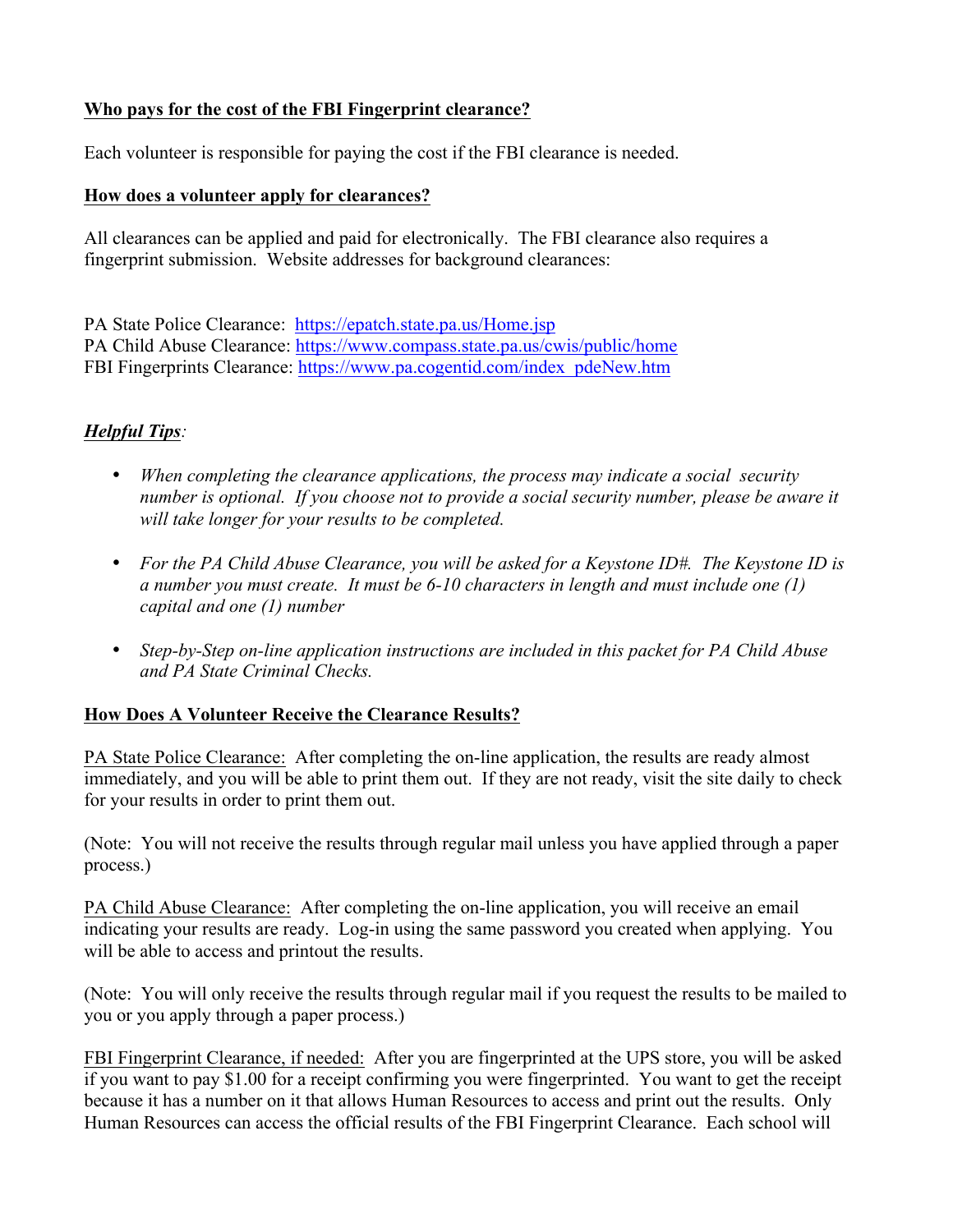work with BASD's Human Resources Department to obtain the results. You can provide the receipt directly to the BASD Human Resources Department or the school where you are volunteering.

(Note: You will receive an "Unofficial" copy of the results in the mail. The school where you are volunteering cannot accept this copy. It is for your records only.)

## **Is a volunteer required to apply for clearances on-line?**

No, volunteers are not required to apply on-line.

A paper submission can be made for the Pennsylvania State Criminal Background Check and Pennsylvania Child Abuse History Clearance. Please call Human Resources at 610-861-0500, x60239 for the forms. You can also go to the BASD website, go to "Human Resources" and click on "How to Apply" to obtain the forms.

For the FBI Clearance, you may call Cogent at 1-888-439-2486 from 8 a.m. – 6 p.m. Monday through Friday to register. When prompted, select Pennsylvania Department of Education.

## **Where do I submit my clearance results?**

When you have **all** of the required clearances, they are to be given to the principal or administrator at the location you will be volunteering along with the completed Volunteer Application. A copy will be made of the clearances, and you will receive your originals back. Keep them in a safe place for future use, if needed.

## **What should I do if I have children in different schools, and I want to volunteer at each school?**

You are to complete the Volunteer Application form and the BASD Volunteer Statement for each school. You must also provide that school with your clearances.

## **If a volunteer has questions about the process or how to submit clearance results, who should the volunteer contact?**

Call Mary Beth Duchesneau in Human Resources at 610-861-0500, ext. 60239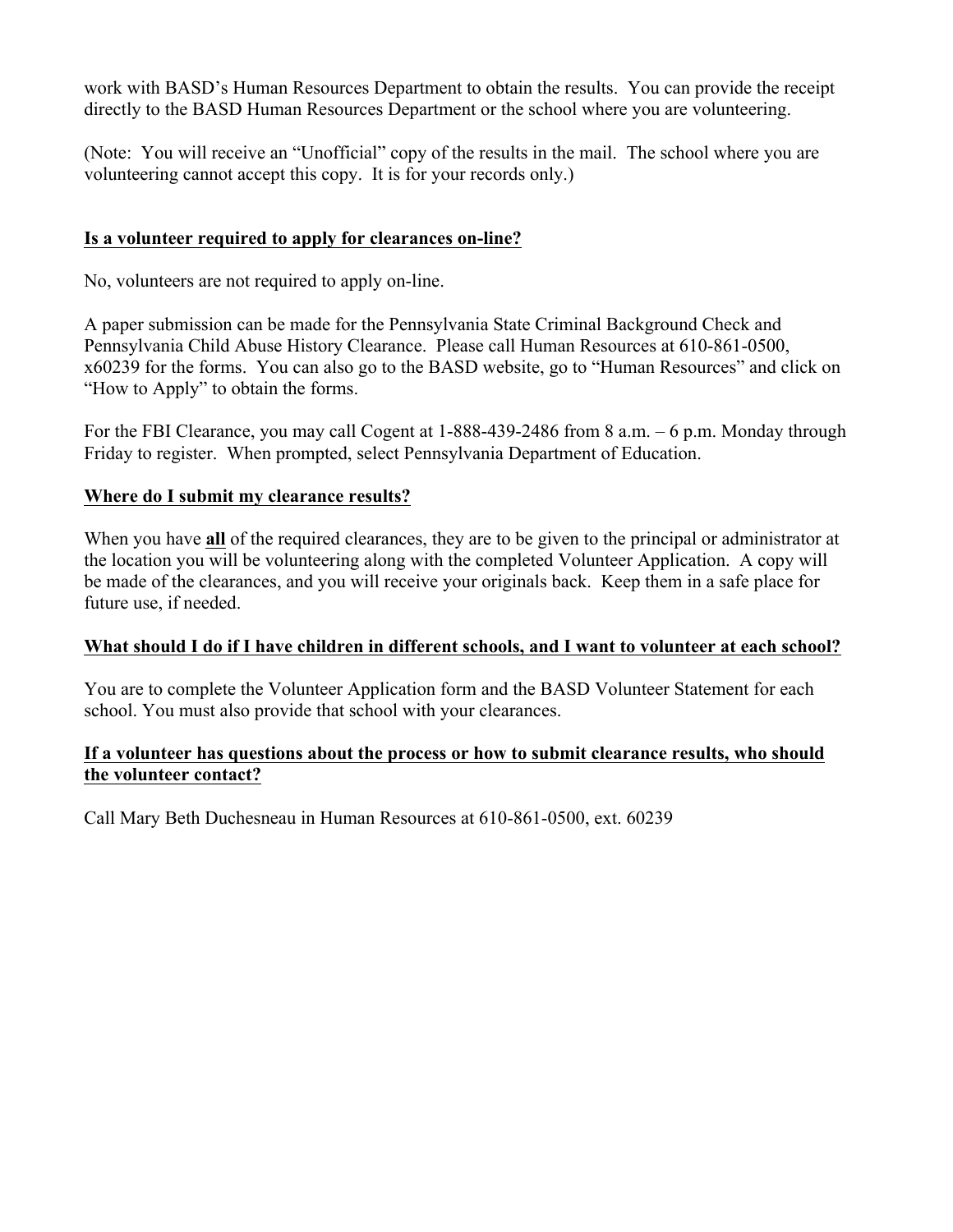## **STEP-BY-STEP INSTRUCTIONS**

## PA CHILD ABUSE CLEARANCE

- 1. Visit https://www.compass.state.pa.us/cwis/public/home
- 2. Click Create Individual account click next
- 3. Create Keystone ID

-Fill in info -Select 3 security questions -Answer there question @ bottom -Finish

- 4. You will receive an email with your temporary password
- 5. Close browser log into website again
- 6. Select Individual login
- 7. Access my clearances continue
- 8. Login it will prompt you to change your password
- 9. Close browser after changing password. Now login again with new password.
- 10.Accept terms & conditions click next
- 11. Click continue
- 12.Create Clearance App
- 13.Begin
- 14. Application purpose  $-$  select 1<sup>st</sup> option
- 15.Volunteer category other- enter Governor Wolf Elementary School
- 16.Application info: add maiden name (if applicable), social, contact info
- 17.Address enter all previous addresses since 1975.
- 18.Add household members enter everyone you have lived with since 1975.
- 19.Summary page review it for accuracy
- 20.Esignature
- 21.You will receive an email with ID number. Results within 14 days. You will receive an email when your report is ready to view.

## PA STATE POLICE CLEARANCE

- 1. Visit https://epatch.state.pa.us/Home.jsp
- 2. Select New Record Check (Volunteers Only)
- 3. Click acknowledgement section accept
- 4. Enter volunteer organization name (Governor Wolf Elementary School) & phone number (610.867.8191)
	- Name, address, email, phone
- 5. Verify info proceed
- 6. Request form
- 7. Click finished
- 8. On review screen hit submit
- 9. Click Control Number
- 10.View report & Print out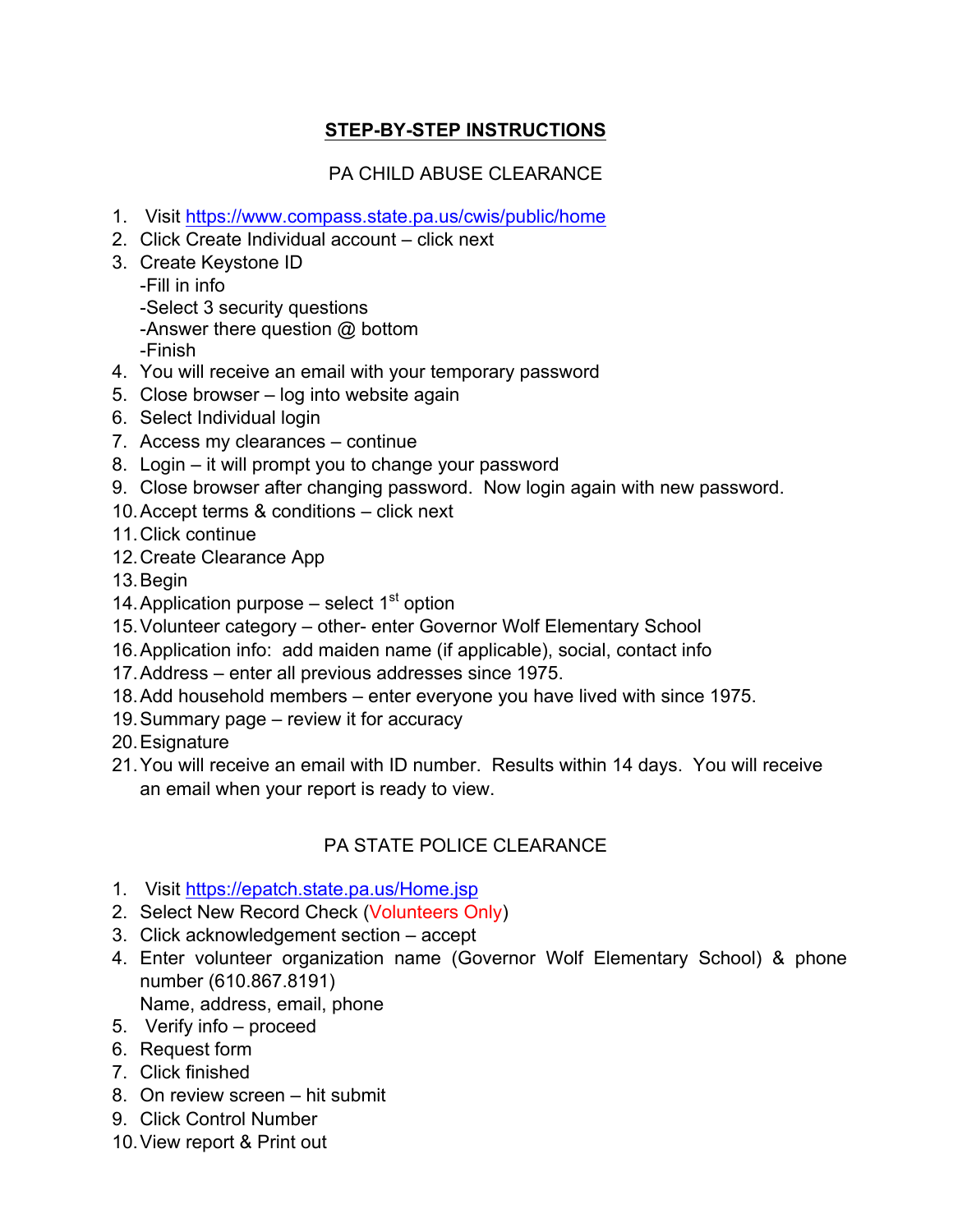#### **Bethlehem Area School District Volunteer Statement**

Applicant Full Name: *(please print)* 

I understand that, as a volunteer working with children/youth within the school district, I am required to complete a PA Criminal Records check and a PA Child Abuse clearance, as well as an FBI fingerprint record check if I have not been a resident of PA for the last 10 years. I further understand that these clearances need to be renewed every 36 months, and that I will not be permitted to serve as a volunteer in direct contact with children without valid clearances.

I hereby affirm that I am not disqualified from being approved for volunteer service and that none of the disqualifying circumstances on the reverse side of this form applies to me.

**PLEASE PLACE YOUR INITIALS IN THE BOX NEXT TO EACH OF THE FOLLOWING AFFIRMATIONS:**

I have never been convicted of an offense under one or more of the following provisions of 18 Pa.C.S. (relating to crimes and offenses) **or convicted of an equivalent crime under the laws or former laws of the United States or one of its territories or possessions, another state, the District of Columbia, the Commonwealth of Puerto Rico or a foreign nation, or under a former law of this Commonwealth.** 

- Chapter 25 (relating to criminal homicide)
- Section 2702 (relating to aggravated assault)
- Section 2709.1 (relating to stalking)
- Section 2901 (relating to kidnapping)
- Section 2902 (relating to unlawful restraint)
- Section 3121 (relating to rape)
- Section 3122.1 (relating to statutory sexual assault)
- Section 3123 (relating to involuntary deviate sexual intercourse)
- Section 3124.1 (relating to sexual assault)
- Section 3125 (relating to aggravated indecent assault)
- Section 3126 (relating to indecent assault)
- Section 3127 (relating to indecent exposure)
- Section 4302 (relating to incest)
- Section 4303 (relating to concealing death of child)
- Section 4304 (relating to endangering welfare of children)
- Section 4305 (relating to dealing in infant children).
- A felony offense under section 5902(b) (relating to prostitution and related offenses)
- Section 5903(c) or (d) (relating to obscene and other sexual materials and performances)
- Section  $6301(a)(1)(ii)$  (relating to corruption of minors)
- Section 6312 (relating to sexual abuse of children)

I have never been convicted of a felony offense under the act of April 14, 1972 (P.L.233, No.64), known as The Controlled Substance, Drug, Device and Cosmetic Act committed within the five-year period immediately preceding volunteer service or request to be considered for volunteer service.



Print Name

I have never been convicted of the attempt, solicitation or conspiracy to commit any of the offenses set forth above.

I have never been identified as a perpetrator of child abuse in a founded report by a local, county or state child welfare agency.

I understand that I am required by law to notify the District in writing within 72 hours if I am arrested or convicted of a criminal offense involving child abuse  $\lceil \frac{6344(C)}{C} \rceil$ , please remove and keep the attached list], or if I am named as a perpetrator of an indicated or founded child abuse report.

I affirm I understand the contents of this statement and am signing it freely and voluntarily.

| <b>CHECK ONE:</b>                                      |      |  |
|--------------------------------------------------------|------|--|
| I have been a resident of PA for the last 10 years     |      |  |
| I have not been a resident of PA for the last 10 years |      |  |
| Applicant's Signature                                  | Date |  |
|                                                        |      |  |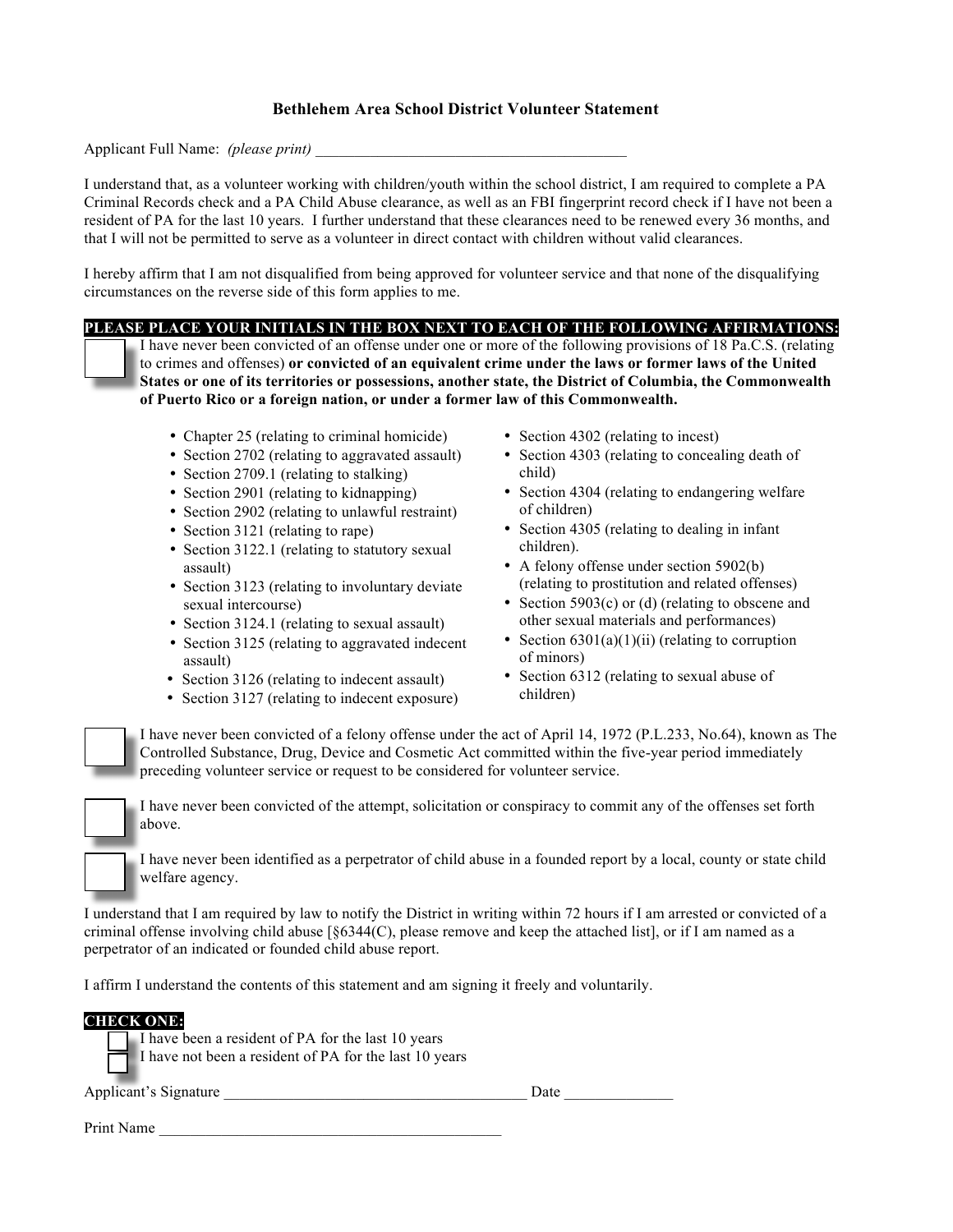# Legal Mandate Requiring Reporting by Volunteers and Substantiated Child Abuse

## **Applicant/Volunteer: PLEASE DETACH AND KEEP THIS NOTICE**

District volunteers are required by law to notify the District in writing within 72 hours if they are arrested or convicted of a criminal offense involving child abuse or if I am named as a perpetrator of an indicated or founded child abuse report. This includes any and all of the following:

- o Conviction of an offense under one or more of the following provisions of 18 Pa.C.S. (relating to crimes and offenses) **or convicted of an equivalent crime under the laws or former laws of the United States or one of its territories or possessions, another state, the District of Columbia, the Commonwealth of Puerto Rico or a foreign nation, or under a former law of this Commonwealth.**
	- Chapter 25 (relating to criminal homicide)
	- Section 2702 (relating to aggravated assault)
	- Section 2709.1 (relating to stalking)
	- Section 2901 (relating to kidnapping)
	- Section 2902 (relating to unlawful restraint)
	- Section 3121 (relating to rape)
	- Section 3122.1 (relating to statutory sexual assault)
	- Section 3123 (relating to involuntary deviate sexual intercourse)
	- Section 3124.1 (relating to sexual assault)
	- Section 3125 (relating to aggravated indecent assault)
	- Section 3126 (relating to indecent assault)
	- Section 3127 (relating to indecent exposure)
- Section 4302 (relating to incest)
- Section 4303 (relating to concealing death of child)
- Section 4304 (relating to endangering welfare of children)
- Section 4305 (relating to dealing in infant children).
- A felony offense under section 5902(b) (relating to prostitution and related offenses)
- Section 5903(c) or (d) (relating to obscene and other sexual materials and performances)
- Section  $6301(a)(1)(ii)$  (relating to corruption of minors)
- Section 6312 (relating to sexual abuse of children)
- o Conviction of a felony offense under the act of April 14, 1972 (P.L.233, No.64), known as The Controlled Substance, Drug, Device and Cosmetic Act committed within the five-year period immediately preceding volunteer service or request to be considered for volunteer service.
- o Conviction of the attempt, solicitation or conspiracy to commit any of the offenses set forth above.
- o Identification as a perpetrator of child abuse in a founded report by a local, county or state child welfare agency.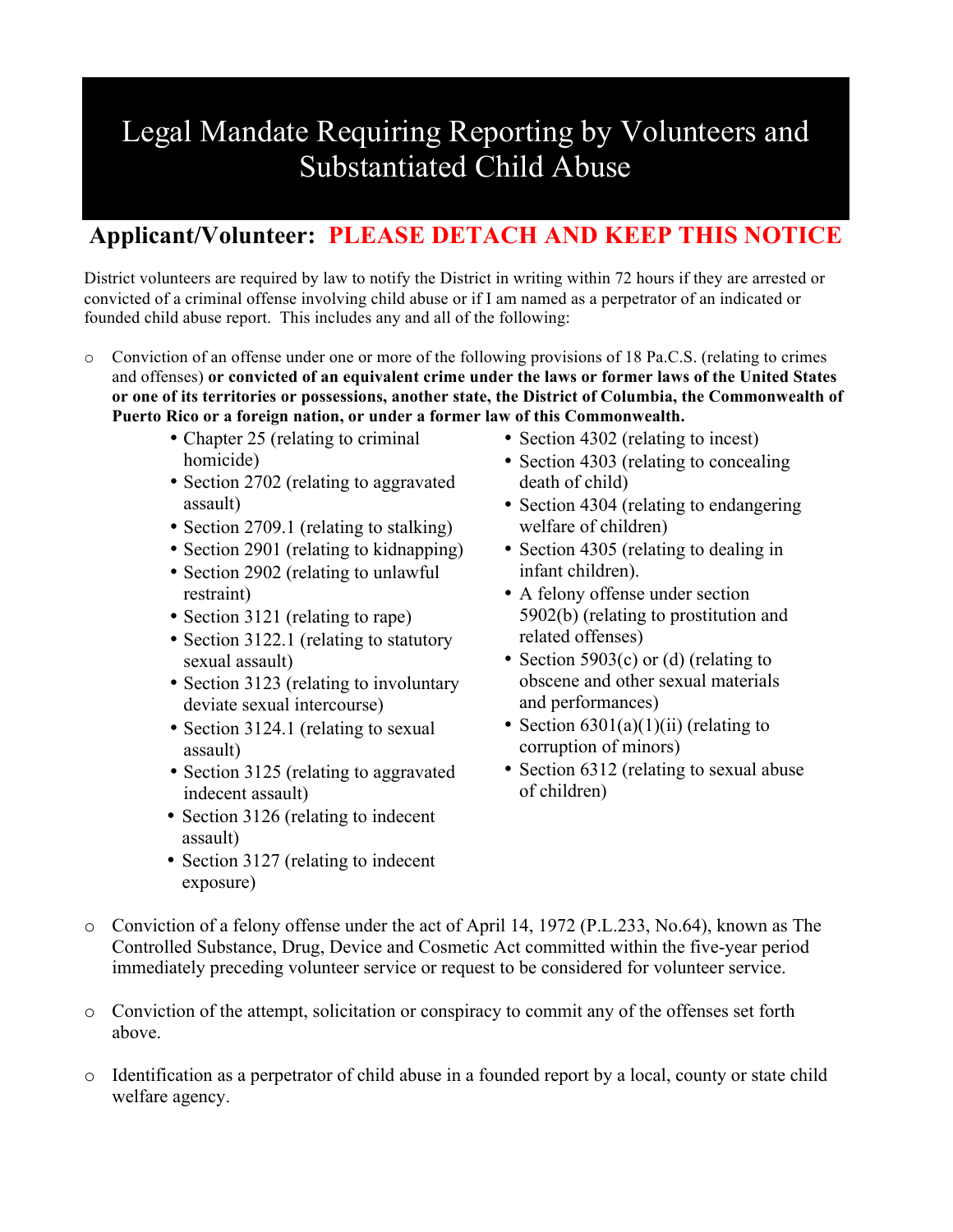## **Bethlehem Area School District Volunteer Application Vital Statistics Information Form**

| <b>Middle Name</b>                                                                                                   | <b>Last Name</b> |                                                                                                                                                                                                                                                                                                                                                                        |
|----------------------------------------------------------------------------------------------------------------------|------------------|------------------------------------------------------------------------------------------------------------------------------------------------------------------------------------------------------------------------------------------------------------------------------------------------------------------------------------------------------------------------|
|                                                                                                                      |                  |                                                                                                                                                                                                                                                                                                                                                                        |
|                                                                                                                      |                  |                                                                                                                                                                                                                                                                                                                                                                        |
|                                                                                                                      |                  |                                                                                                                                                                                                                                                                                                                                                                        |
|                                                                                                                      |                  |                                                                                                                                                                                                                                                                                                                                                                        |
|                                                                                                                      |                  |                                                                                                                                                                                                                                                                                                                                                                        |
|                                                                                                                      |                  |                                                                                                                                                                                                                                                                                                                                                                        |
|                                                                                                                      |                  |                                                                                                                                                                                                                                                                                                                                                                        |
|                                                                                                                      |                  |                                                                                                                                                                                                                                                                                                                                                                        |
|                                                                                                                      |                  |                                                                                                                                                                                                                                                                                                                                                                        |
| <b>First Name</b><br>City/Town, State and Zip:<br><b>Home Telephone Number:</b><br><b>Employer Telephone Number:</b> |                  | <u> 1999 - Jan James James James James James James James James James James James James James James James James J</u><br><u> 1989 - Johann Stoff, deutscher Stoffen und der Stoffen und der Stoffen und der Stoffen und der Stoffen und der</u><br><u> Alexandria de la contrada de la contrada de la contrada de la contrada de la contrada de la contrada de la c</u> |

**Check all that apply – I wish to volunteer in the following buildings**:

| <b>ELEMENTARY</b> |                      |                       |                         | <b>MIDDLE</b>     | <b>HIGH</b>    |
|-------------------|----------------------|-----------------------|-------------------------|-------------------|----------------|
| <b>ASA PACKER</b> | <b>FARMERSVILLE</b>  | <b>HANOVER</b>        | <b>MILLER HGTS</b>      | <b>BROUGHAL</b>   | <b>FREEDOM</b> |
| <b>CALYPSO</b>    | <b>FOUNTAIN HILL</b> | <b>JAMES BUCHANAN</b> | <b>SPRING GARDEN</b>    | <b>EAST HILLS</b> | <b>LIBERTY</b> |
| <b>CLEARVIEW</b>  | <b>FREEMANSBURG</b>  | <b>LINCOLN</b>        | <b>THOMAS JEFFERSON</b> | <b>NITSCHMANN</b> |                |
| <b>DONEGAN</b>    | <b>GOVERNOR WOLF</b> | <b>MARVINE</b>        | WILLIAM PENN            | <b>NORTHEAST</b>  |                |

#### **TO BE COMPLETED BY BASD:**

| Screenings:                        |                      |                          |
|------------------------------------|----------------------|--------------------------|
| Tuberculosis: Date administered    | <b>Date Read</b>     | <b>Nurse's Initials</b>  |
| <b>Megan's Law: Date accessed</b>  | <b>Date Screened</b> | <b>Admins's Initials</b> |
| <b>Picture Identification Type</b> | Date Confirmed       |                          |

**- - - - - - - - - - - - - - - - - - - - - - - - - - - - - - - - - - - - - - - - - - - - - - - - - - - - - - - - - - - - - - - - - - - - - - - - - - - - - - - - - - - -**